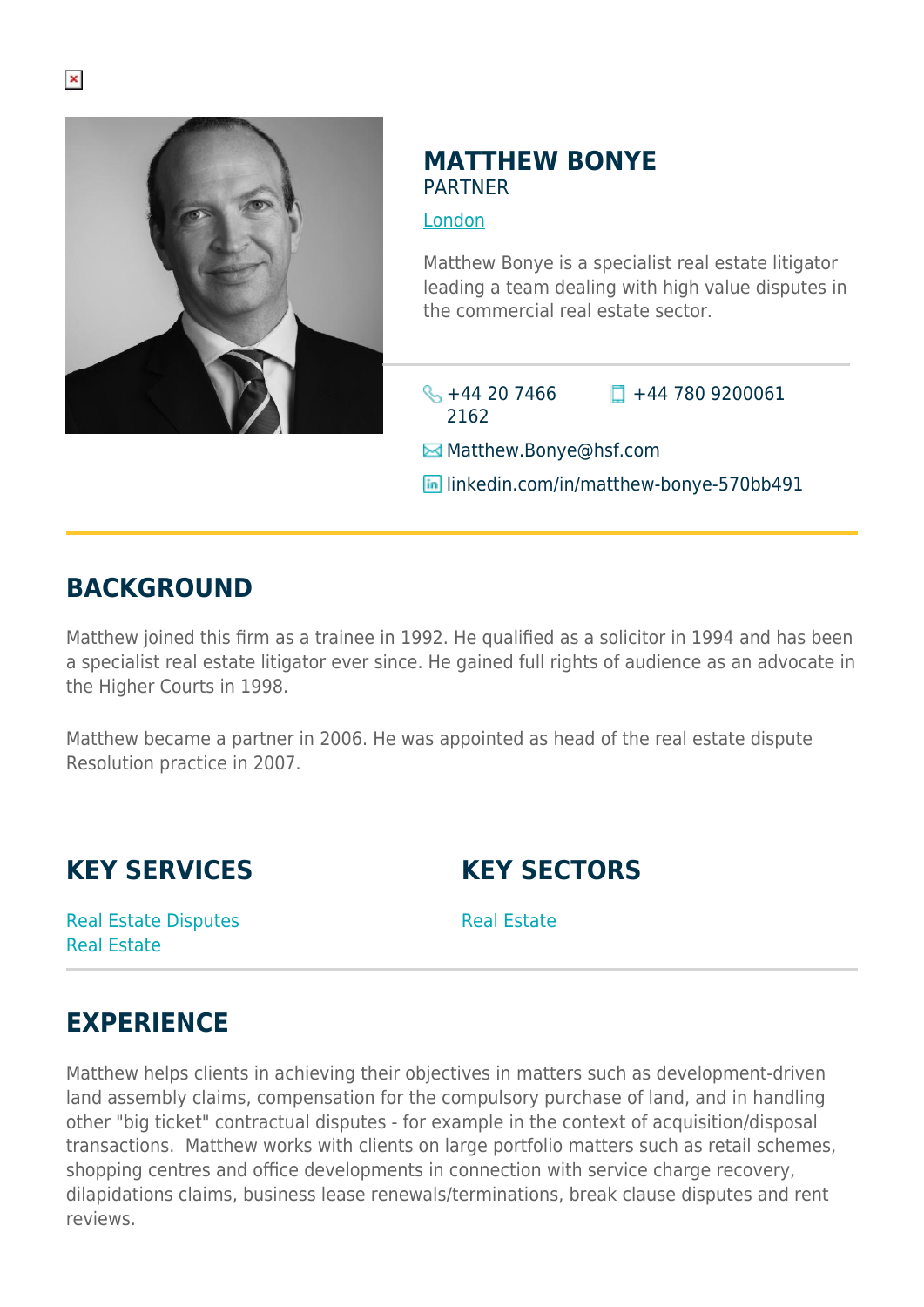Matthew's work involves cases that are heard in the High Court and appeal Courts, County Courts, the Lands Chamber, and in private arbitrations and expert determination processes. Matthew has been qualified for over 20 years as a Solicitor-Advocate with audience rights in the higher courts.

#### **Matthew's experience includes advising:**

- Various successful High Court and Appeal Court decisions that made new law and delivered a win for his clients, including Standard Life v. Unipath - Court of Appeal (rent review), City Inn v. Ten Trinity Square Limited - Court of Appeal (restrictive covenants), Johnston and others v. TAG Farnborough Airport Ltd (compensation for runway works), Guinness v. Railtrack - Court of Appeal (compensation for acquisition of land rights), Postel v. Boots (large scale development service charges) and Cerep v. Menolly (practical completion under development agreement)
- Hammerson and Brookfield in connection with the site assembly and development of two current, major City of London office schemes
- Westfield in relation to tenant/service charge matters arising at their Shepherd's Bush shopping centre, London
- Aberdeen Standard Investments (formerly Standard Life Investments), acting as appointed solicitor leading the Herbert Smith Freehills' team on all retail and office disputes for Aberdeen Standard Investments' retail and office portfolios in southern England, including County Mall Crawley, Gallions Reach Beckton, Parkway Newbury, Churchill Square Brighton and Whiteleys, Queensway
- Church Commissioners of England and Wales in a dispute with their former managing agents in relation to a number of the Church's property portfolios
- Chevron/Valero in its wholly successful defence of a High Court claim in 2013 for £50 million in damages made by Ridgewood Properties for alleged breach of covenant in relation to airspace agreements for residential development above petrol stations (Ridgewood Properties Group Ltd v Valero Energy Ltd [2013] EWHC 98 (Ch))

# **ACCOLADES**

Matthew has been ranked as a "Leading Practitioner" by both Legal 500 and Chambers directories, for many years. He was inducted as a member of the Legal 500 "Hall of Fame" in 2018, and is ranked as a Band 1 Leading Individual in Chambers Directory.